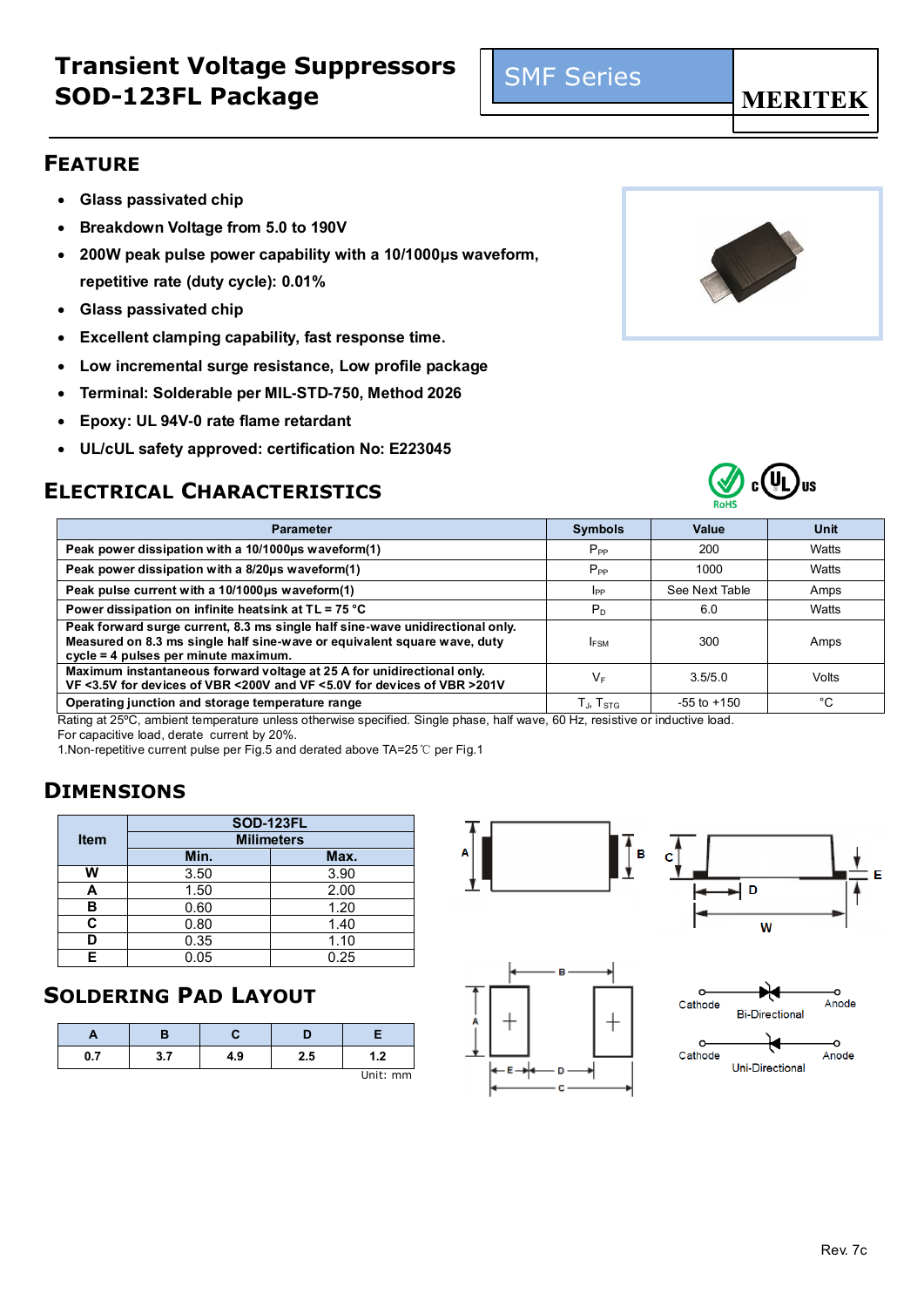# **Transient Voltage Suppressors SOD-123FL Package**

**MERITEK** 

# **ELECTRICAL CHARACTERISTICS(Continued)**

| <b>Device</b>        | <b>Device Type</b> |           | <b>Marking</b><br>Code |        | <b>Breakdown Voltage</b><br><b>VBR@IT</b> |        | <b>Working Peak</b>               | <b>Maximum</b>                           | <b>Maximum</b>                                | <b>Maximum</b>             |
|----------------------|--------------------|-----------|------------------------|--------|-------------------------------------------|--------|-----------------------------------|------------------------------------------|-----------------------------------------------|----------------------------|
| <b>Type</b><br>(Uni) | (Bi)               | Uni       | Bi                     | Min(V) | Max(V)                                    | IT(mA) | <b>Reverse Voltage</b><br>VRWM(V) | <b>Reverse Leakage</b><br>IR $@$ VRWM(V) | <b>Reverse Surge</b><br><b>Current Ipp(A)</b> | Clamping<br>Voltage VC@lpp |
| <b>SMF5.0A</b>       | SMF5.0CA           | FE        | KE                     | 6.40   | 7.00                                      | 10     | 5.0                               | 400                                      | 21.74                                         | 9.2                        |
| SMF6.0A              | SMF6.0CA           | FG        | KG                     | 6.67   | 7.37                                      | 10     | 6.0                               | 400                                      | 19.42                                         | 10.3                       |
| SMF6.5A              | SMF6.5CA           | FK        | KK                     | 7.22   | 7.98                                      | 10     | 6.5                               | 250                                      | 17.86                                         | 11.2                       |
| <b>SMF7.0A</b>       | SMF7.0CA           | FM        | KM                     | 7.78   | 8.60                                      | 10     | 7.0                               | 100                                      | 16.67                                         | 12.0                       |
| <b>SMF7.5A</b>       | SMF7.5CA           | FP        | KP                     | 8.33   | 9.21                                      | 1.0    | 7.5                               | 50                                       | 15.50                                         | 12.9                       |
| <b>SMF8.0A</b>       | SMF8.0CA           | FR        | KR                     | 8.89   | 9.83                                      | 1.0    | 8.0                               | 25                                       | 14.71                                         | 13.6                       |
| <b>SMF8.5A</b>       | SMF8.5CA           | FT        | KT                     | 9.44   | 10.40                                     | 1.0    | 8.5                               | 10                                       | 13.89                                         | 14.4                       |
| SMF9.0A              | SMF9.0CA           | <b>FV</b> | KV                     | 10.00  | 11.10                                     | 1.0    | 9.0                               | 5.0                                      | 12.99                                         | 15.4                       |
| SMF10A               | SMF10CA            | FX        | KX                     | 11.10  | 12.30                                     | 1.0    | 10.0                              | 2.5                                      | 11.76                                         | 17.0                       |
| SMF11A               | SMF11CA            | FZ        | KZ                     | 12.20  | 13.50                                     | 1.0    | 11.0                              | 2.5                                      | 10.99                                         | 18.2                       |
| SMF12A               | SMF12CA            | HE        | LE                     | 13.30  | 14.70                                     | 1.0    | 12.0                              | 2.5                                      | 10.05                                         | 19.9                       |
| SMF13A               | SMF13CA            | HG        | LG                     | 14.40  | 15.90                                     | 1.0    | 13.0                              | 1.0                                      | 9.30                                          | 21.5                       |
| SMF14A               | SMF14CA            | HK        | LK                     | 15.60  | 17.20                                     | 1.0    | 14.0                              | 1.0                                      | 8.62                                          | 23.3                       |
| SMF15A               | SMF15CA            | HM        | LM                     | 16.70  | 18.50                                     | 1.0    | 15.0                              | 1.0                                      | 8.20                                          | 24.4                       |
| SMF16A               | SMF16CA            | HP        | <b>LP</b>              | 17.80  | 19.70                                     | 1.0    | 16.0                              | 1.0                                      | 7.69                                          | 26.0                       |
| SMF17A               | SMF17CA            | <b>HR</b> | LR                     | 18.90  | 20.90                                     | 1.0    | 17.0                              | 1.0                                      | 7.25                                          | 27.6                       |
| SMF18A               | SMF18CA            | HT        | LT                     | 20.00  | 22.10                                     | 1.0    | 18.0                              | 1.0                                      | 6.85                                          | 29.2                       |
| SMF19A               | SMF19CA            | HB        | LB                     | 21.10  | 23.30                                     | 1.0    | 19.0                              | 1.0                                      | 6.54                                          | 30.6                       |
| SMF20A               | SMF20CA            | HV        | LV                     | 22.20  | 24.50                                     | 1.0    | 20.0                              | 1.0                                      | 6.17                                          | 32.4                       |
| SMF22A               | SMF22CA            | HX        | <b>LX</b>              | 24.40  | 26.90                                     | 1.0    | 22.0                              | 1.0                                      | 5.63                                          | 35.5                       |
| SMF24A               | SMF24CA            | HZ        | LZ                     | 26.70  | 29.50                                     | 1.0    | 24.0                              | 1.0                                      | 5.14                                          | 38.9                       |
| SMF26A               | SMF26CA            | <b>JE</b> | ME                     | 28.90  | 31.90                                     | 1.0    | 26.0                              | 1.0                                      | 4.75                                          | 42.1                       |
| SMF28A               | SMF28CA            | JG        | МG                     | 31.10  | 34.40                                     | 1.0    | 28.0                              | 1.0                                      | 4.41                                          | 45.4                       |
| SMF30A               | SMF30CA            | JK        | МK                     | 33.30  | 36.80                                     | 1.0    | 30.0                              | 1.0                                      | 4.13                                          | 48.4                       |
| SMF33A               | SMF33CA            | JМ        | МM                     | 36.70  | 40.60                                     | 1.0    | 33.0                              | 1.0                                      | 3.75                                          | 53.3                       |
| SMF36A               | SMF36CA            | JP        | MP                     | 40.00  | 44.20                                     | 1.0    | 36.0                              | 1.0                                      | 3.44                                          | 58.1                       |
| SMF40A               | SMF40CA            | <b>JR</b> | <b>MR</b>              | 44.40  | 49.10                                     | 1.0    | 40.0                              | 1.0                                      | 3.10                                          | 64.5                       |
| SMF43A               | SMF43CA            | JT        | MT                     | 47.80  | 52.80                                     | 1.0    | 43.0                              | 1.0                                      | 2.88                                          | 69.4                       |
| SMF45A               | SMF45CA            | JV        | <b>MV</b>              | 50.00  | 55.30                                     | 1.0    | 45.0                              | 1.0                                      | 2.75                                          | 72.7                       |
| SMF48A               | SMF48CA            | JХ        | МX                     | 53.30  | 58.90                                     | 1.0    | 48.0                              | 1.0                                      | 2.58                                          | 77.4                       |
| SMF51A               | SMF51CA            | JZ        | MZ                     | 56.70  | 62.70                                     | 1.0    | 51.0                              | 1.0                                      | 2.43                                          | 82.4                       |
| SMF54A               | SMF54CA            | XE        | <b>NE</b>              | 60.00  | 66.30                                     | 1.0    | 54.0                              | 1.0                                      | 2.30                                          | 87.1                       |
| SMF58A               | SMF58CA            | XG        | <b>NG</b>              | 64.40  | 71.20                                     | 1.0    | 58.0                              | 1.0                                      | 2.14                                          | 93.6                       |
| SMF60A               | SMF60CA            | XK        | NK                     | 66.70  | 73.70                                     | 1.0    | 60.0                              | 1.0                                      | 2.07                                          | 96.8                       |
| SMF64A               | SMF64CA            | XM        | <b>NM</b>              | 71.10  | 78.60                                     | 1.0    | 64.0                              | 1.0                                      | 1.94                                          | 103                        |
| SMF70A               | SMF70CA            | XP        | <b>NP</b>              | 77.80  | 86.00                                     | 1.0    | 70.0                              | 1.0                                      | 1.77                                          | 113                        |
| SMF75A               | SMF75CA            | XR        | NR.                    | 83.30  | 92.10                                     | 1.0    | 75.0                              | 1.0                                      | 1.65                                          | 121                        |
| SMF78A               | SMF78CA            | ХT        | NT                     | 86.70  | 95.80                                     | 1.0    | 78.0                              | 1.0                                      | 1.59                                          | 126                        |
| SMF80A               | SMF80CA            | XB        | <b>NB</b>              | 88.80  | 97.60                                     | 1.0    | 80.0                              | 1.0                                      | 1.55                                          | 129                        |
| SMF85A               | SMF85CA            | XV        | <b>NV</b>              | 94.40  | 104                                       | 1.0    | 85.0                              | 1.0                                      | 1.46                                          | 137                        |
| SMF90A               | SMF90CA            | XX        | NX                     | 100    | 111                                       | 1.0    | 90.0                              | 1.0                                      | 1.37                                          | 146                        |
| <b>SMF100A</b>       | SMF100CA           | XZ        | NZ                     | 111    | 123                                       | 1.0    | 100                               | 1.0                                      | 1.23                                          | 162                        |
| <b>SMF110A</b>       | SMF110CA           | TE        | PE                     | 122    | 135                                       | 1.0    | 110                               | 1.0                                      | 1.13                                          | 177                        |
| <b>SMF120A</b>       | SMF120CA           | ТG        | PG                     |        |                                           |        |                                   |                                          |                                               |                            |
| <b>SMF130A</b>       |                    |           |                        | 133    | 147                                       | 1.0    | 120                               | 1.0                                      | 1.04                                          | 193                        |
|                      | SMF130CA           | ТK        | PK                     | 144    | 159                                       | 1.0    | 130                               | 1.0                                      | 0.96                                          | 209                        |
| <b>SMF140A</b>       | SMF140CA           | TB        | PB                     | 155    | 171                                       | 1.0    | 140                               | 1.0                                      | 0.89                                          | 224                        |
| <b>SMF150A</b>       | SMF150CA           | ТM        | PM                     | 167    | 185                                       | 1.0    | 150                               | 1.0                                      | 0.82                                          | 243                        |
| SMF160A              | SMF160CA           | TP        | PP                     | 178    | 197                                       | 1.0    | 160                               | 1.0                                      | 0.77                                          | 259                        |
| SMF170A              | SMF170CA           | TR        | PR                     | 189    | 209                                       | 1.0    | 170                               | 1.0                                      | 0.73                                          | 275                        |
| <b>SMF180A</b>       | SMF180CA           | ТT        | PT                     | 200    | 220                                       | 1.0    | 180                               | 1.0                                      | 0.69                                          | 292                        |
| <b>SMF190A</b>       | SMF190CA           | TV        | PV                     | 211    | 232                                       | 1.0    | 190                               | 1.0                                      | 0.69                                          | 308                        |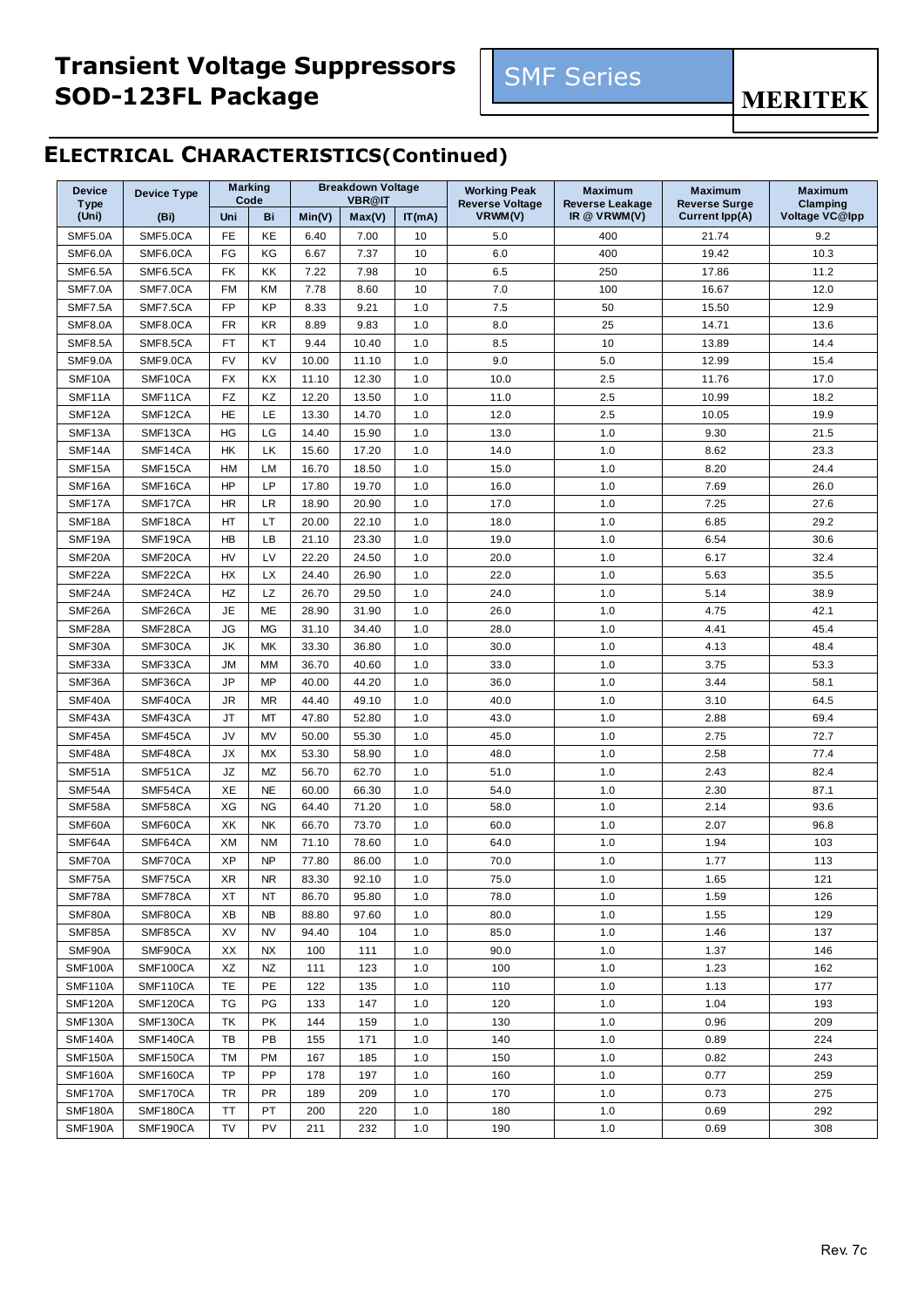# **Transient Voltage Suppressors SOD-123FL Package**

#### **CHARACTERISTICS CURVES**



**Fig.1 Pulse Derating Curve Fig.2. Maximum Non-Repetitive Surge Current**<br>
<sup>30</sup>  $T_J = T_J$  max. 8.3 ms Single Half Sine-Wave Peak Forward Surge Current **Peak Forward Surge Current** 20 10  $\bf{0}$  $10$ 100 1

 $0.6$  $0.5$  $0.4$  $0.3$  $0.2$  $0.1$  $0.0\,$  $\pmb{0}$ 25 50 150 175 200 75 100 125

**Steady State Power Dissipation**

Steady State Power Dissipation





**Fig 5. Pulse Waveform Fig 6. Typical Junction Capacitance**